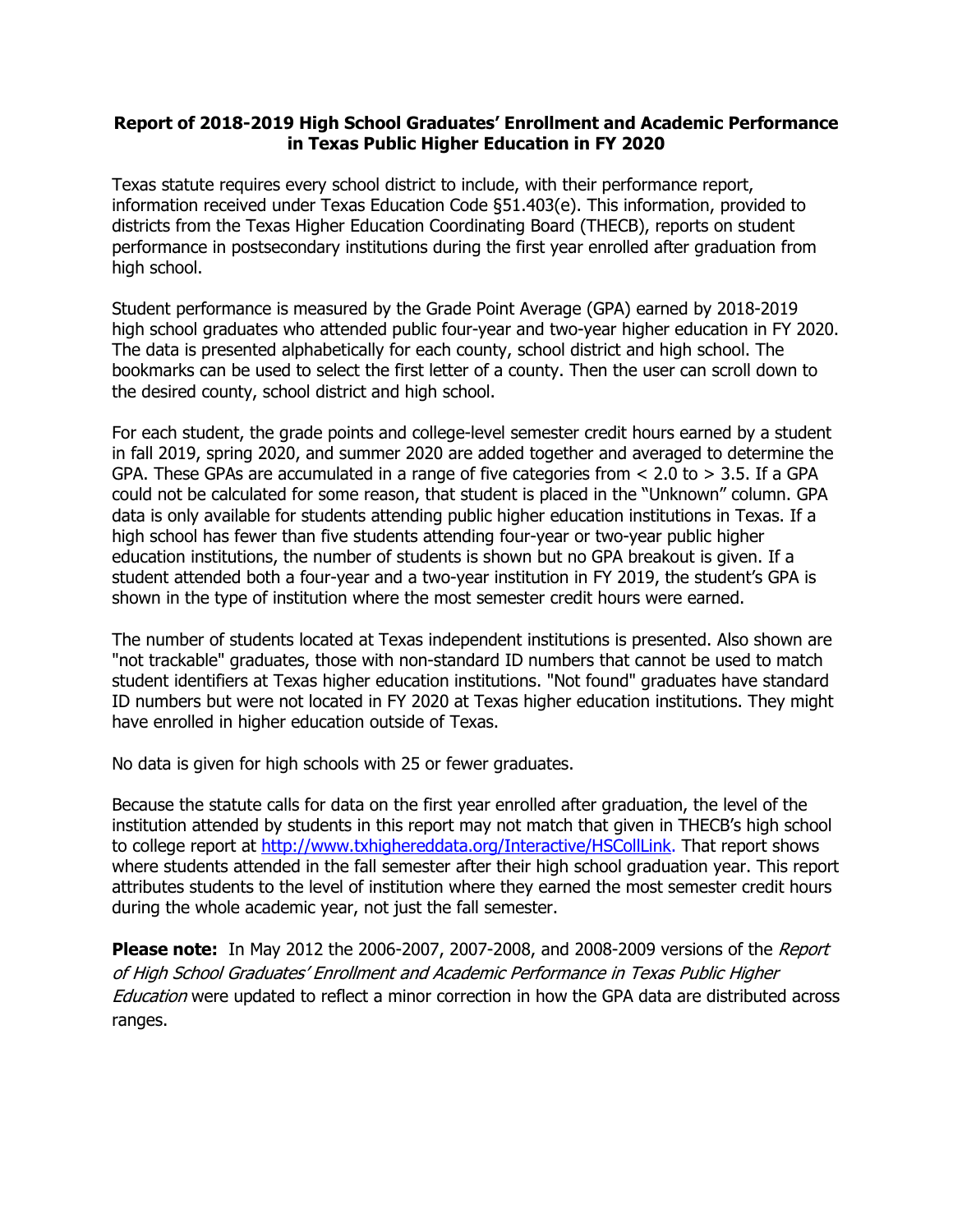|               |                     |                                     | <b>GPA for 1st Year in Public Higher</b><br><b>Education in Texas</b> |       |                 |                 |                 |      |              |
|---------------|---------------------|-------------------------------------|-----------------------------------------------------------------------|-------|-----------------|-----------------|-----------------|------|--------------|
| <b>County</b> | <b>District</b>     |                                     | <b>Total</b><br><b>Graduates</b>                                      | < 2.0 | $2.0 -$<br>2.49 | $2.5 -$<br>2.99 | $3.0 -$<br>3.49 | >3.5 | <b>Unk</b>   |
|               | <b>PASADENA ISD</b> |                                     |                                                                       |       |                 |                 |                 |      |              |
|               |                     | 101917004 DOBIE H S                 |                                                                       |       |                 |                 |                 |      |              |
|               |                     | Four-Year Public University         | 136                                                                   | 17    | 10              | 21              | 28              | 59   | $\mathbf{1}$ |
|               |                     | Two-Year Public Colleges            | 360                                                                   | 106   | 43              | 50              | 68              | 78   | 15           |
|               |                     | Independent Colleges & Universities | 12                                                                    |       |                 |                 |                 |      |              |
|               |                     | Not Trackable                       | 32                                                                    |       |                 |                 |                 |      |              |
|               |                     | Not Found                           | 320                                                                   |       |                 |                 |                 |      |              |
|               |                     | <b>Total High School Graduates</b>  | 860                                                                   |       |                 |                 |                 |      |              |
|               |                     | 101917001 PASADENA HIGH SCHOOL      |                                                                       |       |                 |                 |                 |      |              |
|               |                     | Four-Year Public University         | 72                                                                    | 10    | 8               | 15              | 21              | 18   | 0            |
|               |                     | Two-Year Public Colleges            | 165                                                                   | 55    | 27              | 18              | 33              | 23   | 9            |
|               |                     | Independent Colleges & Universities | 6                                                                     |       |                 |                 |                 |      |              |
|               |                     | Not Trackable                       | 41                                                                    |       |                 |                 |                 |      |              |
|               |                     | Not Found                           | 242                                                                   |       |                 |                 |                 |      |              |
|               |                     | <b>Total High School Graduates</b>  | 526                                                                   |       |                 |                 |                 |      |              |
|               |                     | 101917013 PASADENA MEMORIAL H S     |                                                                       |       |                 |                 |                 |      |              |
|               |                     | Four-Year Public University         | 92                                                                    | 13    | 16              | 11              | 23              | 28   | $\mathbf{1}$ |
|               |                     | Two-Year Public Colleges            | 295                                                                   | 104   | 38              | 53              | 45              | 45   | 10           |
|               |                     | Independent Colleges & Universities | 12                                                                    |       |                 |                 |                 |      |              |
|               |                     | Not Trackable                       | 36                                                                    |       |                 |                 |                 |      |              |
|               |                     | Not Found                           | 232                                                                   |       |                 |                 |                 |      |              |
|               |                     | <b>Total High School Graduates</b>  | 667                                                                   |       |                 |                 |                 |      |              |

## **Texas High School Graduates from FY2019 Enrolled in Texas Public or Independent Higher Education in FY 2020**

Source: Texas Higher Education Coordinating Board and Texas Education Agency

"Not found" graduates have standard ID numbers that were not found in the specified year at Texas higher education institutions.

"Not trackable" graduates have non-standard ID numbers that will not find a match at Texas higher education institutions.

Includes high schools with more than 25 graduates. If enrolllment in public higher education less than 5, the GPA data is omitted.